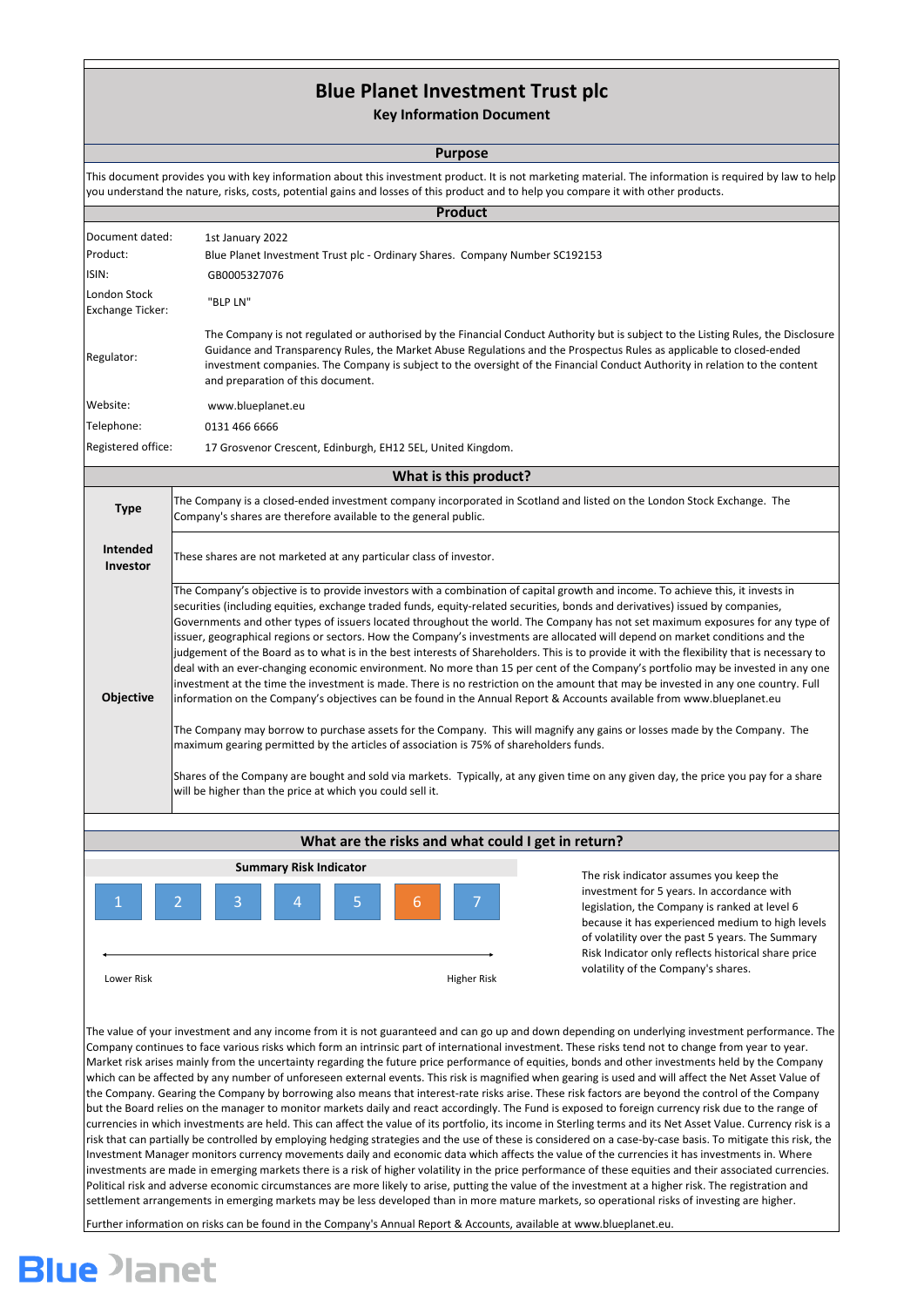## **Performance Scenarios**

|                                 | vear  |  | <b>R</b> years |    | 5 years |  |
|---------------------------------|-------|--|----------------|----|---------|--|
| <b>Total Costs</b>              | 485   |  | 1,387          | -- | 2,202   |  |
| Impact on return (RIY) per year | 4.85% |  | 4.62%          |    | 4.40%   |  |

| This table shows the impact on return per year |                                          |  |                                                                                                                                                                                                                                                                                                                                                                                                          |  |  |  |  |
|------------------------------------------------|------------------------------------------|--|----------------------------------------------------------------------------------------------------------------------------------------------------------------------------------------------------------------------------------------------------------------------------------------------------------------------------------------------------------------------------------------------------------|--|--|--|--|
| One off costs                                  | <b>Entry Costs</b>                       |  | One off costs, such as broker commission charged on purchases and sales, are paid directly by the<br>$\frac{n}{a}$ investor to third parties. One off costs are costs borne by the investor that are not deducted from the<br>assets of the Company. Investors should refer to their chosen third party for details of these costs. There<br>$n/a$ is 0.5% UK government stamp duty to pay on purchases. |  |  |  |  |
|                                                | Exit Costs                               |  |                                                                                                                                                                                                                                                                                                                                                                                                          |  |  |  |  |
|                                                |                                          |  |                                                                                                                                                                                                                                                                                                                                                                                                          |  |  |  |  |
| <b>Ongoing costs</b>                           | <b>Portfolio</b><br>Transaction<br>Costs |  | 0.10% The impact of the cost of the Company buying and selling underlying investments for the Company.                                                                                                                                                                                                                                                                                                   |  |  |  |  |
|                                                | Other Ongoing<br>Costs                   |  | Ongoing costs represent the administrative cost of operating the investment trust and interest paid on<br>4.75% borrowings.                                                                                                                                                                                                                                                                              |  |  |  |  |
|                                                |                                          |  |                                                                                                                                                                                                                                                                                                                                                                                                          |  |  |  |  |
| <b>Incidental Costs</b>                        | Performance<br><b>Fees</b>               |  | 0.00% Not applicable.                                                                                                                                                                                                                                                                                                                                                                                    |  |  |  |  |
|                                                | Carried<br><b>Interests</b>              |  | 0.00% Not applicable.                                                                                                                                                                                                                                                                                                                                                                                    |  |  |  |  |
|                                                |                                          |  |                                                                                                                                                                                                                                                                                                                                                                                                          |  |  |  |  |



The Reduction in Yield (RIY) shows what impact the total costs you pay will have on the investment return you might get. The total costs take into account one off, ongoing and incidental costs.

| <b>Assumed Investment: £10,000</b> |                                     |                      |  |            |  |         |          |  |
|------------------------------------|-------------------------------------|----------------------|--|------------|--|---------|----------|--|
|                                    |                                     |                      |  |            |  |         |          |  |
| <b>Scenarios</b>                   |                                     | 1 year               |  | 3 years    |  | 5 years |          |  |
|                                    | What you might get back after costs | £ 2,797              |  | £<br>4,530 |  | £       | 4,283    |  |
| <b>Stress scenario</b>             | Average return each year            | $-72.0%$             |  | $-23.2%$   |  |         | $-15.6%$ |  |
|                                    |                                     |                      |  |            |  |         |          |  |
| <b>Unfavourable</b>                | What you might get back after costs | 6,287<br>£           |  | £<br>4,908 |  | £       | 4,328    |  |
| scenario                           | Average return each year            | $-37.1%$             |  | $-21.1%$   |  |         | $-15.4%$ |  |
|                                    |                                     |                      |  |            |  |         |          |  |
| <b>Moderate</b>                    | What you might get back after costs | 8,555<br>$f_{\rm L}$ |  | 6,683<br>f |  | £       | 5,606    |  |
| scenario                           | Average return each year            | $-14.5%$             |  | $-12.6%$   |  |         | $-10.9%$ |  |
|                                    |                                     |                      |  |            |  |         |          |  |
| <b>Favourable</b>                  | What you might get back after costs | £ 11,527             |  | £ 10,497   |  | £       | 8,950    |  |
| scenario                           | Average return each year            | 15.3%                |  | 1.6%       |  |         | $-2.2%$  |  |

The amounts shown here are the cumulative costs of the product itself, for three different holding periods. The figures assume you invest £10,000. The figures are estimates and may change in the future.

As a shareholder of Blue Planet Investment Trust plc you would not be able to make a claim to the Financial Services Compensation Scheme about the Company in the event that the Company is unable to pay out.

The Company has a fixed share capital. Shareholders maximum losses are limited to their initial investment. Should the Company be liquidated, the amount you receive for your shareholding will be based on the value of the assets available for distribution after all other liabilities have been paid.

# **What happens if Blue Planet Investment Trust plc is unable to pay out?**

# **What are the costs?**

The table below shows the money you could get back over the next 5 years, under different scenarios, assuming that you invest £10,000. The scenarios shown illustrate how your investment could perform. You can compare them with the scenarios of other products. The scenarios presented are an estimate of future performance based on evidence from the past on how the value of this investment varies and are not an exact indicator. What you will get will vary depending on how the market performs and how long you keep the product. The stress scenario shows what you might get back in extreme market conditions. The figures shown include all the costs of the Company but do not include the costs you may pay to third parties, such as a broker fees, or local transaction taxes. Market developments in the future cannot be accurately predicated. The scenarios shown are only an indication of some of the possible outcomes based on historic returns.